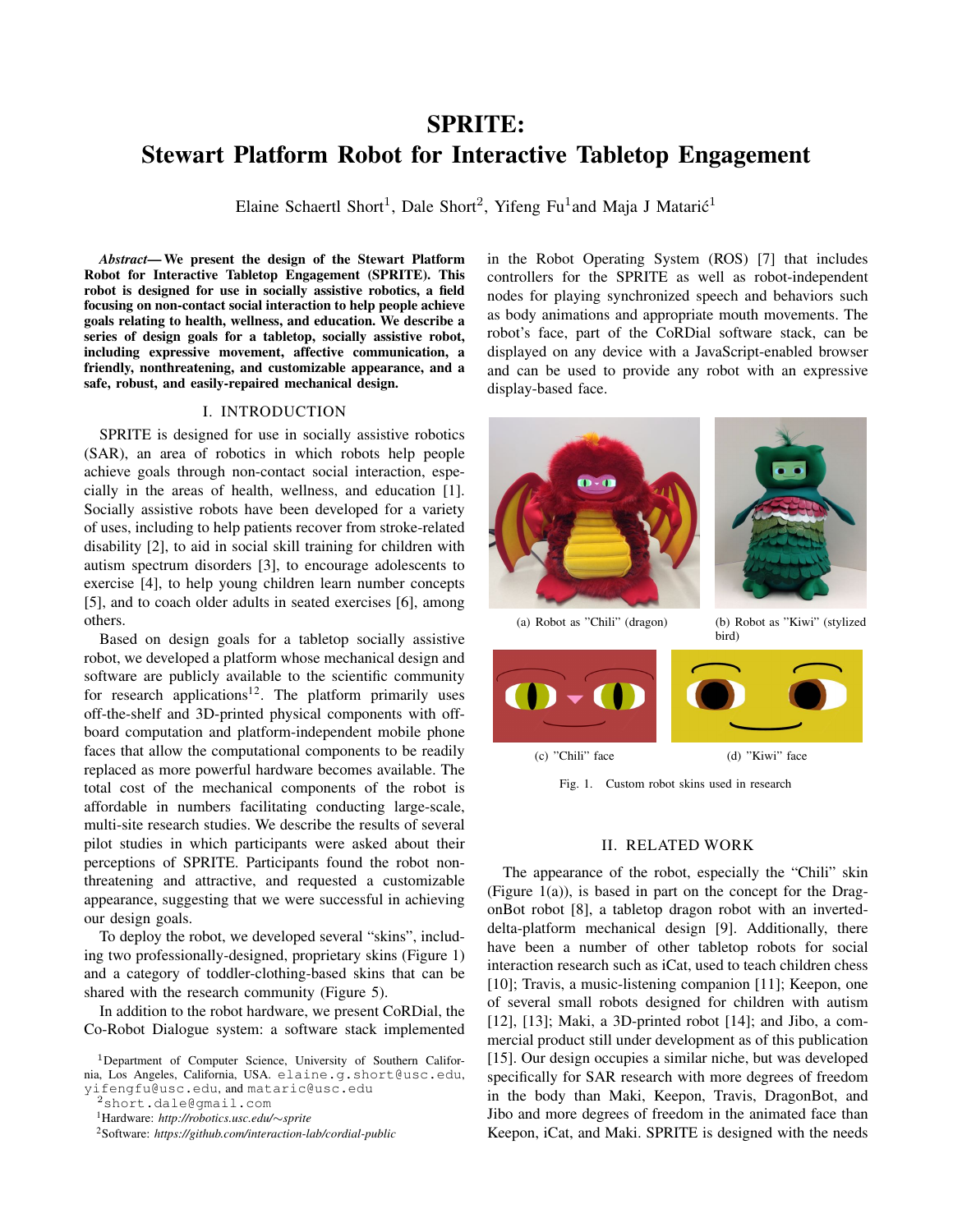of the human-robot interaction (HRI) research community in mind, with offboard computation to enable the latest computing platforms to be used to control the robot and a robust and easy-to-repair physical design.

#### III. DESIGN GOALS

Based on our USC Interaction Labs SAR research involving various target user populations and contexts, we developed a set of goals for the robot's design. Because they use social interaction to motivate, coach, and teach, socially assistive robots need to be able to express a range of emotional responses, such as being happy when a patient in physical rehabilitation finishes their exercises or sad when a child has trouble with a math problem. In order to engage in appropriate social behavior, the robots should also be able to engage in basic nonverbal behavior, such as nodding or using gaze to direct the user's attention. To summarize:

- 1) The robot must be capable of expressive movement.
- 2) The robot must be capable of affective communication.

A socially assistive robot used in research might be used to study interactions with a wide variety of users, from children with developmental challenges to older adults with motor impairments. For these users, the robot's basic size and shape should be non-threatening and appealing so as to motivate interaction. A robot that appeals to children might not appeal to older adults, so the ability to customize the robot's appearance to the user population is important. Finally, SAR applications often involve long-term interactions with users outside of the direct supervision of an experimenter, so the robot must be as safe as possible. To summarize:

- 3) The robot should have a friendly, inviting, and nonthreatening appearance for both adult and child users.
- 4) The robot's appearance should be customizable for different target users.
- 5) The robot should be safe to interact with, for novice as well as experienced users.

Additionally, because SAR involves non-contact interactions, the robot does not need to manipulate objects.

## *A. Engineering Considerations*

In addition to the requirements listed above, because SPRITE is designed to be a research platform, it needs to function through multiple development cycles, user studies, and demonstrations, and should remain useful for several years, as computational and electronics component technologies improve. The robot also needs to integrate with existing software; as with the hardware, the software should be modular, allowing individual components to be replaced as better versions become available. This introduces several additional considerations:

- 6) The robot should be robust and easy to repair or upgrade.
- 7) The robot should be sufficiently inexpensive to allow replication in multi-site studies.
- 8) The robot should include control software that allows for rapid development of human-robot interactions.



Fig. 2. Internal hardware of the SPRITE, with added "neck"



Fig. 3. Schematic of the internal SPRITE design

9) The robot's software should integrate with other robotics software, such as the Robot Operating System (ROS) [7].

## IV. ROBOT DESIGN

SPRITE's materials and basic design allow for flexibility in the external appearance of the robot, facilitating customization for different target applications.

#### *A. Physical Design*

The underlying design of SPRITE is based on the rotary, six degree-of-freedom Stewart platform [16]. On the platform is mounted a bracket that holds a mobile phone that displays the robots face. In interactions, the robots appearance can be customized with a skin that covers the mechanical components. The robot is powered by an external power supply. Instructions for assembling the robot and power supply, including models for 3D printing, are freely available to the research community<sup>3</sup>. More details about the design of the robot are found in the following sections.

*1) Dimensions and Workspace:* The Stewart platform design gives the robot's top platform six degrees of freedom: x, y, z, roll, pitch, and yaw. The robot is approximately 30cm tall, fitting easily on a standard desk-sized table. The robot can move approximately 5cm in any direction, and can reach angles of up to around 45 degrees from the vertical axis (see Figure 4). The separate power supply is approximately 15cm by 30cm, and with a 1m cord, and can be placed away from the main robot body.

<sup>&</sup>lt;sup>3</sup>By correspondence with the authors and released publicly since December 2016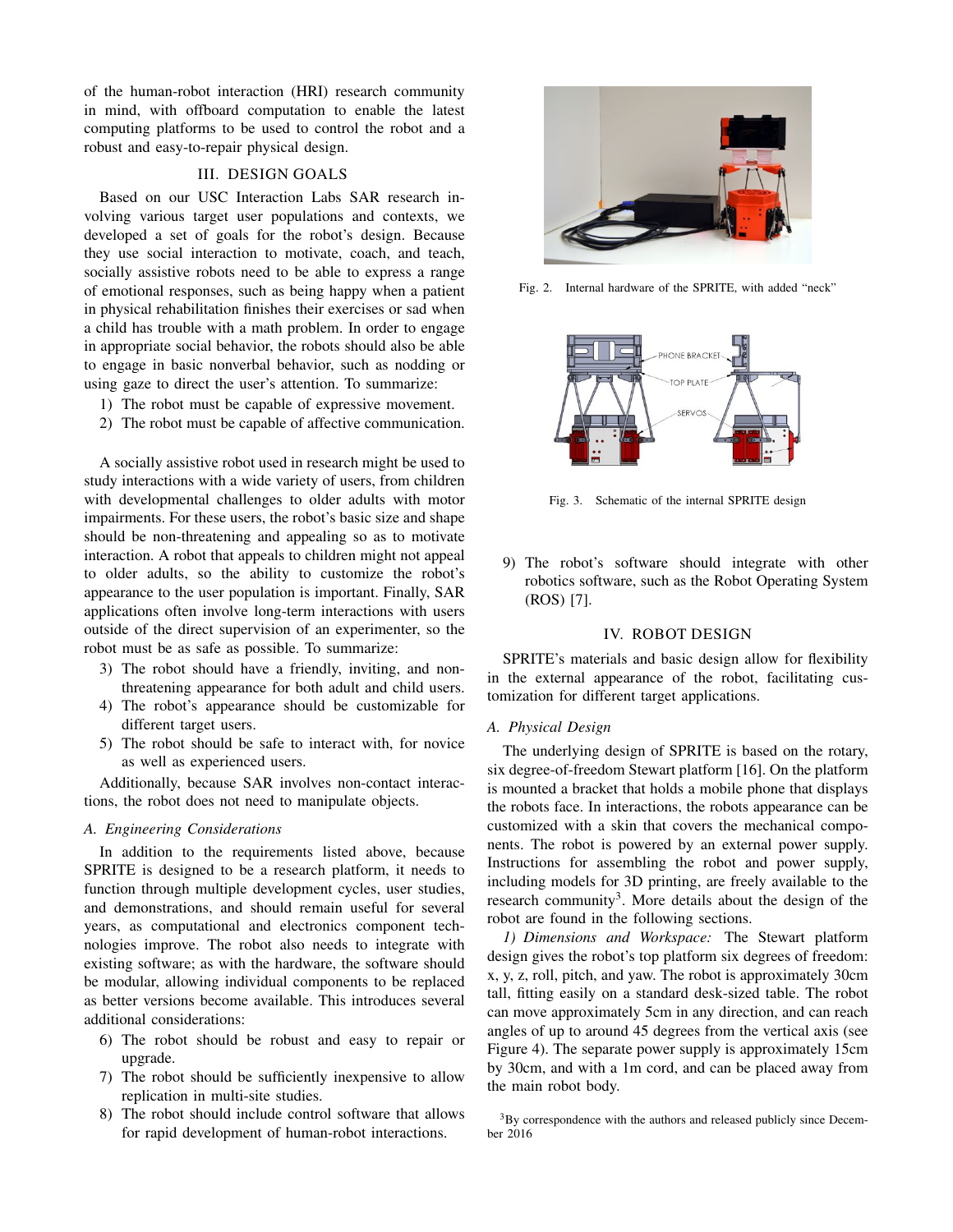





(a)  $z=+4cm$  (moved up) (b)  $z=4cm$  (moved down)



(d) pitch=-30 degrees (look down)

(c) pitch=+30 degrees (look up)





(e) roll=+30 degrees (tilted head left)

(f) roll=-30 degrees (tilted head right)

Fig. 4. SPRITE robot movement

*2) Hardware:* Six metal gear-driven servo motors actuate the top platform and are housed within a 3D-printed hexagonal base. A laser-cut top plate is attached to an adjustable 3D-printed phone bracket that can accommodate most contemporary phones. The locking push-pull connector between the robot and power supply prevents the robot from being accidentally unplugged. All electrical components are enclosed in the base away from where a user might access. The cost of the robot's mechanical parts, with high-torque servos and 3D-printed parts, is under \$1500 at the time of preparation of this manuscript.

*3) Appearance:* The appearance of the robot is modifiable either through custom-built skins, as seen in Figure 1, or using toddler-sized (24M/2T, US sizing) hooded sweatshirts, which allow for a wide range of appearances. Using purposeful choices of face and clothing colors can be used to control the robot's apparent gender, personality, and other characteristics (Figure 5) depending on the relevance for the target population, or customize the robot to the preferences of an individual user.



Fig. 5. Robot in toddler clothing for customized appearance

## *B. Software*

The SPRITE robot platform is controlled by CoRDial, the Co-Robot Dialogue system we developed, made freely available to the research community<sup>4</sup>. The software stack is designed for the SPRITE robot, but includes a number of robot-independent components as well. The software components, described in detail in this section, are as follows:

- 1) Motor controller (Python)
- 2) ROS interface for keyframe-based animations (Python/ROS)
- 3) Speech with synchronized animations and speechrelated mouth movements (visemes) (Python/ROS)
- 4) Browser-based face for mobile phone or computer (JavaScript/ROS)
- 5) ROS interface for face and TF tracking (Python/ROS)

Components 1 and 2 are specific to SPRITE, while the remaining components could be used across a wide variety of robots, provided nodes are implemented to translate the robot-independent messages into the correct behavior.

*1) SPRITE Motor Controller and Keyframe Animations:* The motor control board connects via USB to a computer; all computation is done off-board. The rotary Stewart platform has a relatively simple inverse kinematic model; motor positions are calculated through the intersection of the circles formed by the servo horns and the push rods. Software limits are implemented at both the motor control level (by limiting maximum and minimum ticks) and the kinematic control level (by preventing the sending of invalid poses to the motor controller).

In order to allow researchers to develop animations for the robot, we additionally provide a ROS node that takes a JSON-based keyframe specification and plays the scripted animations. Interpolation is done using Bezier curves. The keyframe player node can play facial behaviors as well as robot body movements.

<sup>4</sup>By request from the authors; released publicly as of December 2016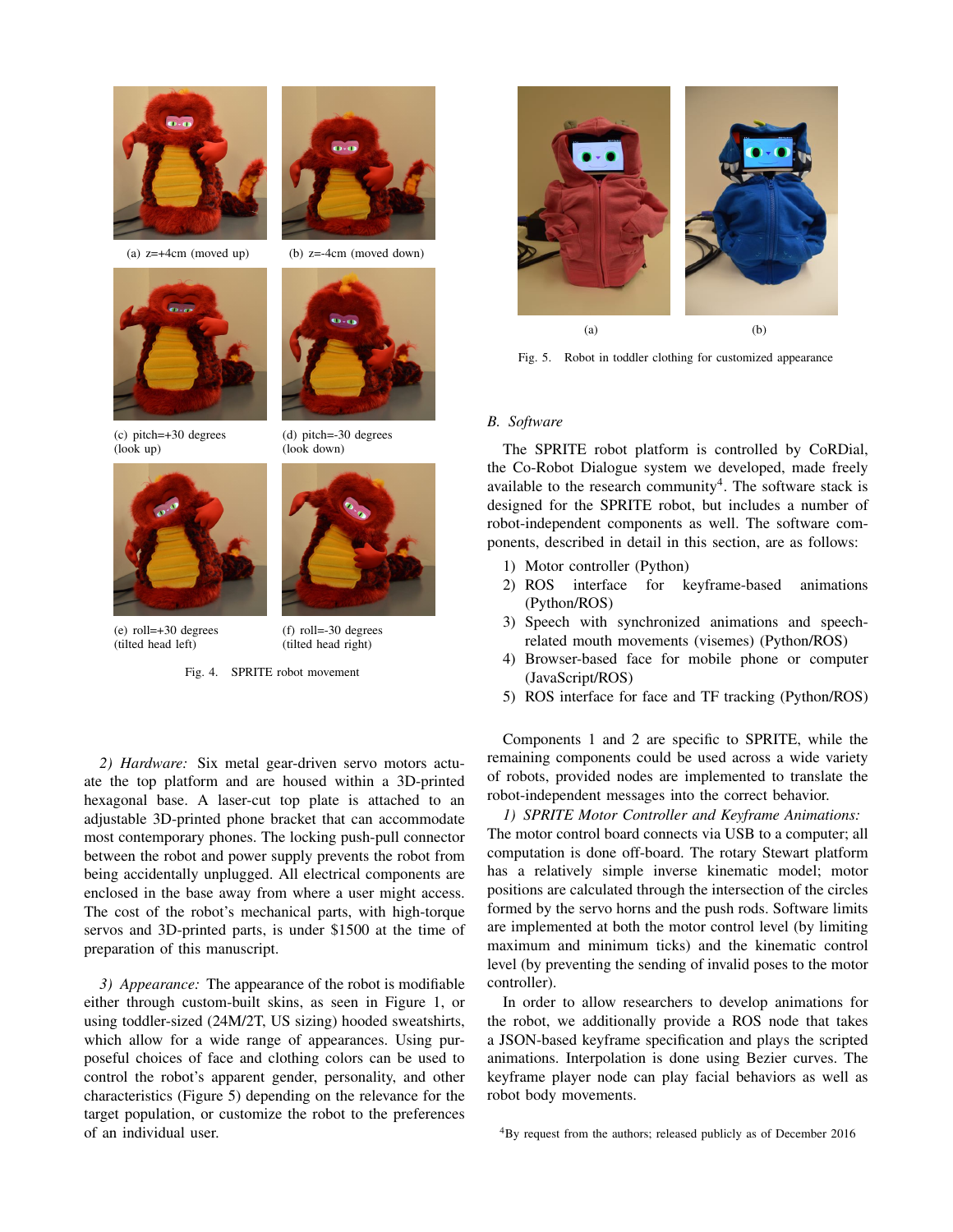*2) Synchronized Speech and Movements:* CoRDial's central node is the speech player node, which takes a string that is either the text of a dialogue action (script with tags for behaviors) or an index into a file of saved dialogue actions. When a request is received, the node plays the corresponding audio, either cached or from a local or remote text-to-speech server, sends the appropriate visemes (mouth positions associated with speech sounds) and expressions to the face, and sends the appropriate movements to the body to synchronize with the speech. To simplify development of robot interactions, a Python class interface is provided which allows the speech to be triggered with a single line of code. CoRDial can support multiple robots on a single computer, enabling multi-robot, multi-human interactions.

*3) Browser-Based Face:* The face of the robot is implemented in JavaScript, using a 3D animation framework<sup>5</sup> that allows the robot's eyes to be modeled as 3-dimensional spheres. Communication to the robot's face is done via ROS with the Robot Web Tools [17]. In addition to sending a limited set of visemes, the user can activate action units in the face, designed to be analogous to the action units of the Facial Action Coding System (FACS) [18]. The 3D model of the eyes enables the controller to direct the robot's gaze to any point in the three dimensional workspace of the robot, with appropriate vergence by rotating the spheres towards the point. The 2D projection of this 3D model gives the proper appearance to the eyes on the screen. If the point is provided as a ROS transform, the ROS node associated with the face will automatically maintain the robot's gaze on the desired point, allowing the eye movement to lead the body movement of the robot while maintaining the gaze target. The colors, pupil shape, and face element sizes (except for the eyes) are fully customizable on the face. Two examples can be seen in Figure 1.

*4) Using CoRDial:* When the CoRDial nodes are running on a computer with access to cloud services (for text-tospeech), it takes only a few lines of code to get the robot to say "Hello world!" while doing a keyframe-scripted "happy dance" animation with synchronized visemes displayed on the face. On an offline system, a few additional steps allow the user to download speech audio with synchronized visemes.

This simple interface allows for rapid development of HRI studies, including quickly iterating through wording in robot speech or changing speech online. Robot speech can also be generated prior to an interaction, allowing for deployment offline or where latency in cloud-based text-to-speech is a problem.

## V. DISCUSSION

The design of the SPRITE robot platform addresses a number of goals, as described in Section III. These goals, developed from expertise in socially assistive robotics research, address both the capabilities and design of the robot, and the engineering considerations important for research deployments of SAR systems. The goals and insights are summarized in this section.

## *A. Design Goals: Expressive Movement and Affective Communication*

SPRITE is designed to be capable of expressive movement (Requirement 1) and affective communication (Requirement 2). The Stewart platform design and high-torque servos allow the robot to move quickly and smoothly, and keyframe animation with Bezier curve interpolation allows for rapid design of new animations and behaviors.

## *B. Design Goals: Size and Appearance*

The small size and colorful appearance of the robot makes it non-threatening to both adults and children (Requirement 3). The appearance is customizable (Requirement 4), allowing researchers to tailor the robot to the specific domain being studied. Our pilot studies support the importance of personalization; when asked about in-home use of the robot, many participants specifically wanted to be able to customize the robot's appearance.

#### *C. Design Goals: Safety*

A number of features are included to ensure that the system is safe for user interaction (Requirement 5). There is an emergency stop button on the power supply, allowing power to the motors to be quickly cut if necessary. The software is not affected by an emergency stop event since the motor controller board remains powered via USB connection to the computer. The connector between the robot and power supply is designed to have no exposed electrical components and cannot be easily pulled out.

#### *D. Design Goals: Cost and Performance*

The robot's design uses off-the-shelf and 3D-printed components, making the system easy to repair and upgrade (Requirment 6). The total cost of these components is under  $$1500<sup>6</sup>$ , making the robot inexpensive enough for replication across multiple sites and multiple in-home deployments (Requirement 7).

## *E. Design Goals: Software*

In addition to the hardware, we developed CoRDial, a software stack that includes the SPRITE control software as well as robot-independent components. At the highest level, the robot can be controlled with a few lines of Python, enabling rapid development and iteration of humanrobot interactions (Requirement 8). The robot's software is integrated with the Robot Operating System (ROS) in a modular design that enables individual components to be modified or replaced depending on the deployment context and improvements in the state-of-the-art (Requirement 9).

<sup>&</sup>lt;sup>6</sup>At the time of publication.